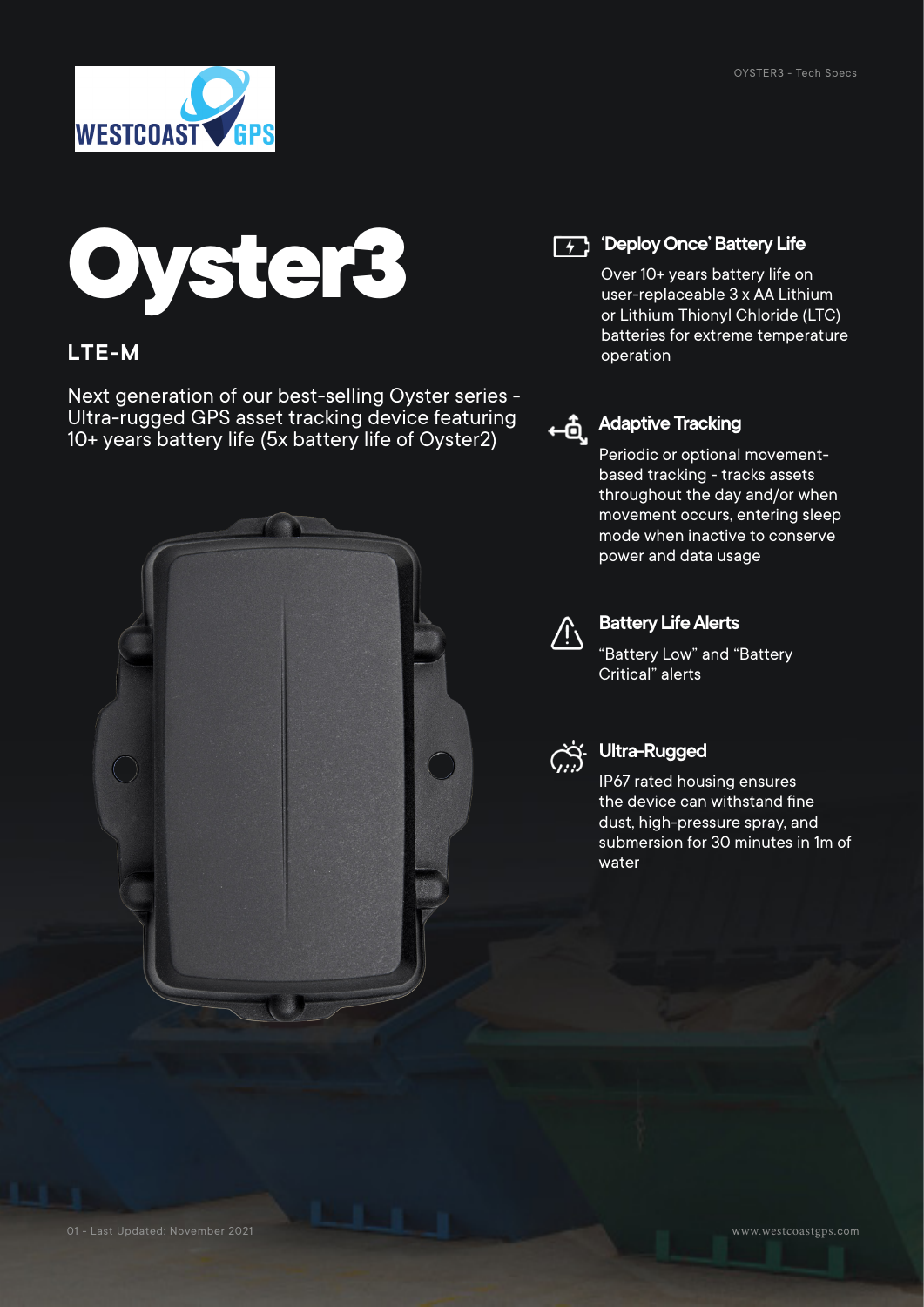## **Connectivity**

| LTE-M                            | Nordic nRF9160 Modem operates on all major global LTE-M bands. Supported LTE                  |
|----------------------------------|-----------------------------------------------------------------------------------------------|
| (supports roaming between        | bands:                                                                                        |
| networks - roaming SIM required) | LTE-M (Cat-M1): B1, B2, B3, B4, B5, B8, B12, B13, B14, B17, B18, B19, B20, B25, B26, B28, B66 |

SIM Size & Access Internal Nano 4FF SIM

## **Batteries**

| User-Replaceable Batteries     | $3 \times AA$                                                                                                                                                                                  |
|--------------------------------|------------------------------------------------------------------------------------------------------------------------------------------------------------------------------------------------|
| <b>Supported Battery Types</b> | Alkaline<br>*Lithium (LiFeS2)<br>*Lithium Thionyl Chloride (LTC)<br>*Lithium or LTC recommended for best performance. Please dispose of Lithium batteries in a safe and<br>responsible manner. |
| <b>Battery Life</b>            | Once Daily location updates - 10+ years<br>Movement-Based location updates - 7 years<br>Hourly location updates - 3.5 years                                                                    |

## **Location**

| <b>GNSS Module</b>          | Sony CXD5605                                                                                                                    |
|-----------------------------|---------------------------------------------------------------------------------------------------------------------------------|
| Constellation               | Concurrent GPS, GLONASS, Galileo, BeiDou, QZSS                                                                                  |
| <b>Tracking Sensitivity</b> | -147 dBm cold start / -161 dBm hot start                                                                                        |
| <b>GNSS Assistance</b>      | GNSS almanac and ephemeris data for greater sensitivity and position accuracy                                                   |
| Low Noise Amplifier         | GPS signals are filtered and boosted by a SAW filter and low-noise amplifier (LNA) allowing operation<br>where other units fail |
| Cell Tower Location         | Cell tower location fallback for positioning when GPS can't get a fix                                                           |

### **Power**

| Input Voltage | 3.3-16V DC                                                      |
|---------------|-----------------------------------------------------------------|
| Sleep Current | $<$ 10u $A^*$<br>*Average current in lowest power configuration |
| Safety        | <b>Reverse Polarity Protection</b>                              |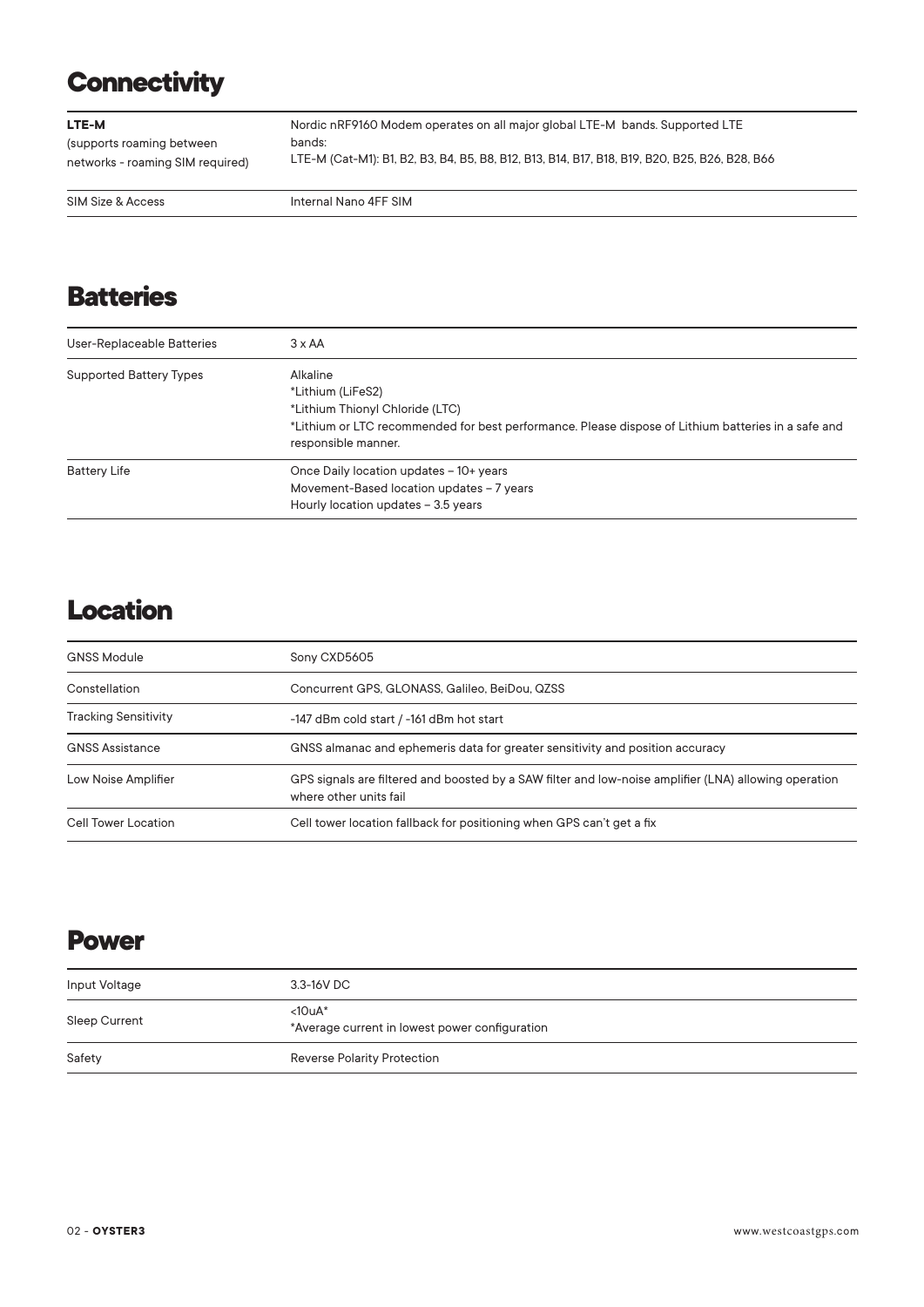# **Mechanics / Design**

| Dimensions                   | 108 x 86 x 31 mm (4.25 x 3.39 x 1.22")                                                                                                                                                             |
|------------------------------|----------------------------------------------------------------------------------------------------------------------------------------------------------------------------------------------------|
| Weight                       | 161 g (5.68 oz)                                                                                                                                                                                    |
| Housing                      | Ultra-Rugged IP67 Housing                                                                                                                                                                          |
| <b>IP Rating</b>             | IP67 rated housing ensures device can withstand fine dust, high-pressure spray, submersion for 30 mins<br>in 1m of water, and extreme temperatures                                                 |
| Installation                 | Compact and concealable. Multiple installation options for covertly and easily securing the device to<br>assets with screws, bolts, cable ties, rivets, and more. Stainless steel screws provided. |
| <b>Operating Temperature</b> | $-30^{\circ}$ C to $+60^{\circ}$ C<br>For operation in extreme temperatures use LTC Batteries.                                                                                                     |
| Cellular Antenna             | Internal                                                                                                                                                                                           |
| <b>GPS Antenna</b>           | Internal                                                                                                                                                                                           |
| 3-Axis Accelerometer         | 3-Axis Accelerometer to detect movement, high G-force events, and more                                                                                                                             |
| Diagnostic LED               | Diagnostic LED indicates operation status                                                                                                                                                          |
| <b>Flash Memory</b>          | Store weeks of records if device is out of cellular coverage. Storage capacity for over 1 month of<br>continuous 30-second logging.                                                                |
| On-Board Speed & Heading     | Current speed and heading is reported with each position update                                                                                                                                    |
| On-Board Temperature         | The device reports internal temperature which provides an indication of ambient temperature but may<br>not always be precise                                                                       |

### **Smarts**

| Auto-APN                               | Auto-APN allows the device to analyze the SIM card and select the correct APN details from a list that<br>is pre-loaded in the device's firmware                                                                                                                               |
|----------------------------------------|--------------------------------------------------------------------------------------------------------------------------------------------------------------------------------------------------------------------------------------------------------------------------------|
| <b>Battery Life Monitoring</b>         | 'Battery Low' and 'Battery Critical' alert levels                                                                                                                                                                                                                              |
| <b>Geofence Alerts</b>                 | The server can use device location to create geofences and alerts if an asset enters or leaves<br>designated locations                                                                                                                                                         |
| Geofence Download to Device            | Geofences can be downloaded directly to the device from Telematics Guru for enhanced<br>location-based actions and alerts. Maximum of 500 Geofences with up to 100 points per geofence.                                                                                        |
| <b>Impact Detection</b>                | Configure impact-detection alerts when G-forces are exceeded by a user-defined threshold                                                                                                                                                                                       |
| Intelligent Power Management           | Early registration abort saves power when out of cellular coverage                                                                                                                                                                                                             |
| Periodic or Movement-Based<br>Tracking | Configure parameters to send updates based on set time intervals or when movement occurs. Adaptive<br>tracking technology detects when the device is on the move and increases the update rate, providing<br>detail when you need it while conserving battery when stationary. |
| <b>Preventative Maintenance</b>        | Set reminders based on distance traveled and run hours to reduce maintenance and repair costs                                                                                                                                                                                  |
| <b>Run Hour Monitoring</b>             | Capture run hours based on movement to understand and optimize asset utilization                                                                                                                                                                                               |
| Sleep Mode                             | Stationary devices enter sleep mode until movement occurs to conserve battery life and optimize data<br>usage                                                                                                                                                                  |
| <b>Theft Recovery</b>                  | Switch to Recovery Mode in the case of theft or loss to activate real-time tracking for asset retrieval                                                                                                                                                                        |
| Tip Detection & Rotation Counting      | Axis angle reporting, tip detection and rotation counting (planned)                                                                                                                                                                                                            |